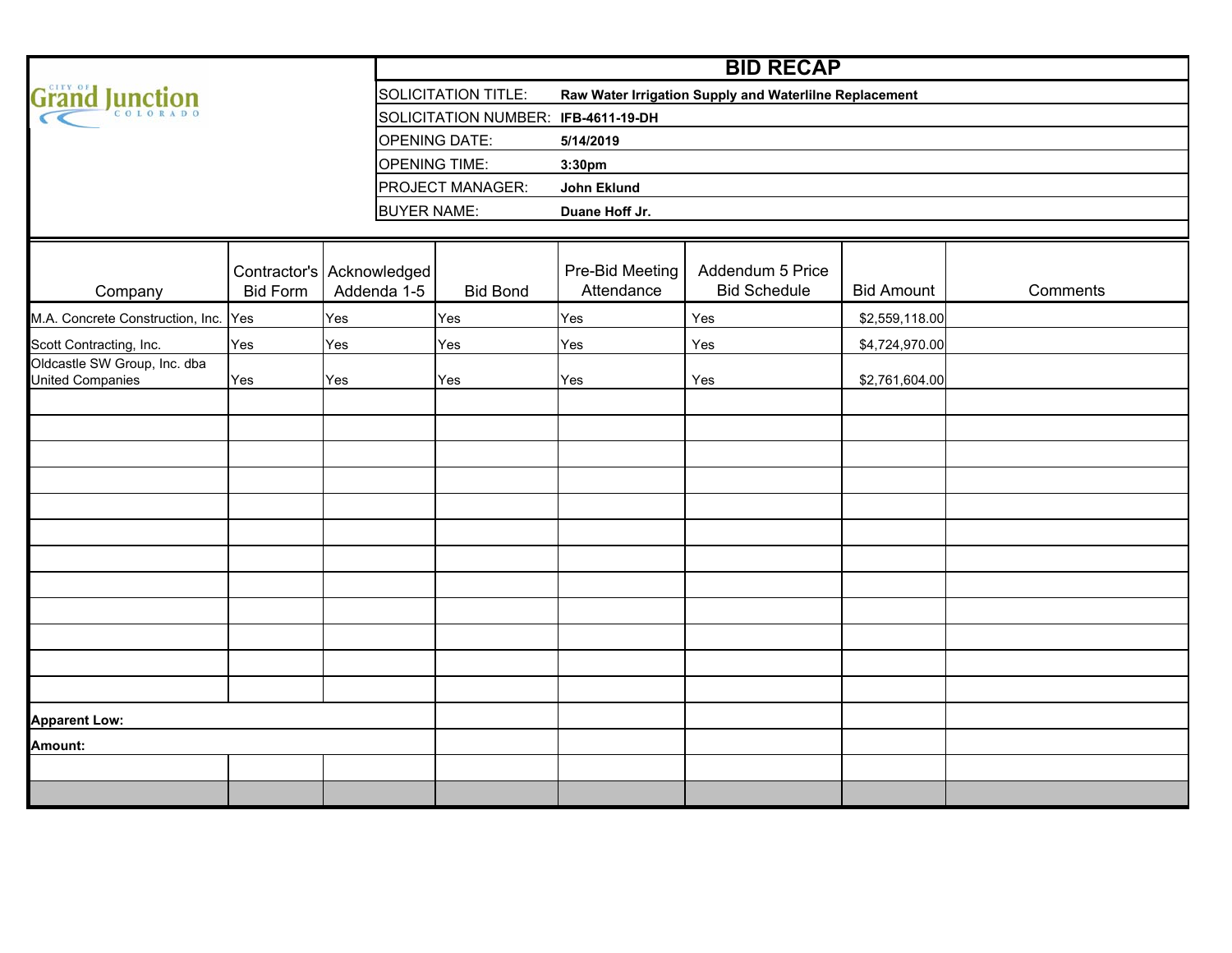## **Bid Summary**

## **Raw Water Irrigation Supply and Waterline Replacement**

Bid Opening: February 2, 2016

By: John Eklund, Project Engineer

|          |            |                                                                                        |                  | Estimate - JVA Consulting Engineers, Inc. |                  |                                   |  | M.A. Concrete Construction. Inc |          |                           |              | :astle SW Group. Inc. dba United Compa |           |                                         |  | Scott Contracting, Inc |                |                           |              |                         |                    |                        |                                                              |                        |                       |
|----------|------------|----------------------------------------------------------------------------------------|------------------|-------------------------------------------|------------------|-----------------------------------|--|---------------------------------|----------|---------------------------|--------------|----------------------------------------|-----------|-----------------------------------------|--|------------------------|----------------|---------------------------|--------------|-------------------------|--------------------|------------------------|--------------------------------------------------------------|------------------------|-----------------------|
| Item     | CDOT.      |                                                                                        |                  |                                           |                  |                                   |  |                                 |          |                           |              |                                        |           |                                         |  |                        |                |                           |              |                         |                    | Low                    | High                                                         | Median                 | Average               |
|          |            | No. City Ref. Description                                                              | Quantity Units   |                                           |                  | <b>Unit Price</b>                 |  | <b>Extended Price</b>           |          | Unit Price Extended Price |              |                                        |           | Unit Price Extended Price               |  |                        |                | Unit Price Extended Price |              |                         |                    | Unit Price             | Unit Price                                                   | <b>Unit Price</b>      | <b>Unit Price</b>     |
|          |            |                                                                                        |                  |                                           |                  |                                   |  |                                 |          |                           |              |                                        |           |                                         |  |                        |                |                           |              |                         |                    |                        |                                                              |                        |                       |
|          |            | <b>Raw Water Irrigation Supply</b>                                                     |                  |                                           | - \$             |                                   |  |                                 |          |                           |              |                                        |           | -\$                                     |  |                        | \$             |                           |              |                         | - \$               |                        | 151.00 \$                                                    |                        |                       |
| -2       | 103<br>608 | Flowable Fill (in CDOT ROW)<br>Concrete Path Repair                                    | 80.<br>100.      | CY<br>SY                                  | - \$             | 132.00 \$<br>150.00 \$            |  | 10,560.00<br>15,000.00          | \$       | 110.00<br>110.00          | - \$<br>- \$ | 8,800.00<br>11,000.00                  | -\$<br>\$ | 151.00<br>118.00 \$                     |  | 12,080.00<br>11,800.00 | \$             | 132.00<br>111.00 \$       |              | 10,560.00<br>11,100.00  | - \$               | 110.00 \$<br>110.00 \$ | 118.00 \$                                                    | 132.00 \$<br>111.00 \$ | 131.00<br>113.00      |
| -3       | 608        | AC Pipe Removal and Disposal                                                           | 700.             | LF                                        | \$               | $35.72$ \$                        |  | 25,004.00                       | \$       | $21.00$ \$                |              | 14,700.00                              | -\$       | $14.50$ \$                              |  | 10,150.00              | \$             | 73.20                     | - \$         | 51,240.00               | \$                 | 14.50 \$               | 73.20 \$                                                     | $21.00 \text{ }$ \$    | 36.23                 |
|          | <b>SP</b>  | <b>Reservoir 3 Connection</b>                                                          | 1.               | EA                                        | \$               | 45,000.00 \$                      |  | 45,000.00                       | \$       | $5,180.00$ \$             |              | 5,180.00                               | - \$      | 7,380.00 \$                             |  | $7,380.00$ [1] \$      |                | 111,500.00                | - \$         | 111,500.00              | \$                 |                        | 5,180.00 \$111,500.00 \$                                     |                        | 7,380.00 \$ 41,353.33 |
|          | <b>SP</b>  | <b>Reservoir 4 Connection</b>                                                          | $\mathbf{1}$ .   | EA                                        | \$               | 45,000.00 \$                      |  | 45,000.00                       | \$       | 5,180.00 \$               |              | 5,180.00                               | \$        | 17,617.00 \$                            |  | 17,617.00              | \$             | 32,450.00 \$              |              | 32,450.00               | - \$               |                        | 5,180.00 \$ 32,450.00 \$ 17,617.00 \$                        |                        | 18,415.67             |
|          | SP         | Boring - Botanical Garden Lateral                                                      | 330.             | <b>LF</b>                                 | - \$             | $100.00$ \$                       |  | 33,000.00                       | \$       | 60.00 \$                  |              | 19,800.00                              | -\$       | 159.00<br>- \$                          |  | 52,470.00              | \$             | 94.70 \$                  |              | 31,251.00               | - \$               | 60.00 \$               | 159.00 \$                                                    | 94.70 \$               | 104.57                |
|          | <b>SP</b>  | 5th Street Bridge Abutment Penetration                                                 | 1.               | LS                                        |                  | $$30,000.00$ \$                   |  | 30,000.00                       | \$       | 4,400.00                  | - \$         | 4,400.00                               | \$        | 4,375.00 \$                             |  | 4,375.00               | \$             | $9,370.00$ \$             |              | 9,370.00                | \$                 |                        | 4,375.00 \$ 9,370.00 \$ 4,400.00 \$                          |                        | 6,048.33              |
| -8       | SP         | 5th Street Bridge Waterline Installation                                               | $\mathbf{1}$ .   | LS                                        | \$               | 75,000.00 \$                      |  | 75,000.00                       | \$       | 465.500.00 \$             |              | 465,500.00                             | \$        | 486,576.00 \$                           |  | 486,576.00             | \$             | 465,900.00                | - \$         | 465,900.00              |                    |                        | \$465,500.00 \$486,576.00 \$465,900.00 \$472,658.67          |                        |                       |
| -9       |            | 104/108 24" Existing Waterline Modification (2"                                        |                  | 11. EA                                    | - \$             | 500.00 \$                         |  | 5,500.00                        | \$       | 3,130.00                  | - \$         | 34,430.00                              | \$        | 715.00 \$                               |  | 7,865.00               | \$             | 6,810.00 \$               |              | 74,910.00               | ∣\$.               |                        | 715.00 \$ 6,810.00 \$ 3,130.00 \$                            |                        | 3,551.67              |
|          |            | and smaller) (Service Disconnections                                                   |                  |                                           |                  |                                   |  |                                 |          |                           |              |                                        |           |                                         |  |                        |                |                           |              |                         |                    |                        |                                                              |                        |                       |
| 10       |            | and Cap)<br>104/108 24" Existing Waterline Modification                                |                  | 6. EA                                     | \$               | 750.00 \$                         |  | 4,500.00                        | \$       | 1,625.00                  | - \$         | 9,750.00                               | -\$       | 740.00<br>- \$                          |  | 4,440.00               | \$             | 7,080.00                  | - \$         | 42,480.00               | - \$               | 740.00 \$              | 7,080.00 \$                                                  |                        | 1,625.00 \$ 3,148.33  |
|          |            | (greater than 2") (Service Disconnections                                              |                  |                                           |                  |                                   |  |                                 |          |                           |              |                                        |           |                                         |  |                        |                |                           |              |                         |                    |                        |                                                              |                        |                       |
|          |            | and Cap)                                                                               |                  |                                           |                  |                                   |  |                                 |          |                           |              |                                        |           |                                         |  |                        |                |                           |              |                         |                    |                        |                                                              |                        |                       |
| 11       |            | 104/108 Raw Water Main (16") (C900 PVC, DR-                                            | 1,750.           | LF                                        | - \$             | $115.00$ \$                       |  | 201,250.00                      | \$.      | 53.00                     | - \$         | 92,750.00                              | -\$       | 59.30<br>\$                             |  | 103,775.00             | \$             | 158.00                    | - \$         | 276,500.00              | - \$               | 53.00 \$               | 158.00 \$                                                    | 59.30 \$               | 90.10                 |
|          |            | 25)<br>12 104/108 Raw Water Main (12") (C900 PVC, DR-                                  | 5,850. LF        |                                           | - \$             | $100.00$ \$                       |  | 585,000.00                      | \$.      | 37.00                     | - \$         | 216,450.00                             | \$        | 47.00<br><b>\$</b>                      |  | 274,950.00             | \$             | 120.00                    | - SS         | 702,000.00              | - \$               | 37.00 \$               | 120.00 \$                                                    | 47.00 \$               | 68.00                 |
|          |            | 25)                                                                                    |                  |                                           |                  |                                   |  |                                 |          |                           |              |                                        |           |                                         |  |                        |                |                           |              |                         |                    |                        |                                                              |                        |                       |
|          |            | 13 104/108 Raw Water Main (12") (C900 Fusible<br>PVC, DR-25) - Slipline at Hwy 50      | 550. LF          |                                           | - \$             | $200.00$ \$                       |  | 110,000.00                      | \$.      | 82.00                     | - \$         | 45,100.00                              | \$        | 95.12<br>- \$                           |  | 52,316.00              | \$             | 138.00                    | - \$         | 75,900.00               | - \$               | 82.00 \$               | 138.00 \$                                                    | $95.12$ \$             | 105.04                |
|          |            | 14 104/108 Raw Water Main (10") (C900 CertaLok                                         | 700. LF          |                                           | - \$             | 95.00 \$                          |  | 66,500.00                       | \$       | 38.00                     | - \$         | 26,600.00                              | \$        | 32.20<br>- \$                           |  | 22,540.00              | \$             | 43.50                     | - \$         | 30,450.00               | - \$               | $32.20$ \$             | 43.50 \$                                                     | 38.00 \$               | 37.90                 |
|          |            | PVC, DR-25) - Bridge Crossing                                                          |                  |                                           |                  |                                   |  |                                 |          |                           |              |                                        |           |                                         |  |                        |                |                           |              |                         |                    |                        |                                                              |                        |                       |
|          |            | 15 104/108 Expansion Joint Fitting (EBAA Iron<br>Series)                               |                  | 2. EA                                     | \$               | $4,000.00$ \$                     |  | 8,000.00                        | \$.      | 8,445.00                  | - \$         | 16,890.00                              | \$        | 4,000.00<br>- \$                        |  | 8,000.00               | \$             | 4,680.00                  | - \$         | 9,360.00                | \$                 | 4,000.00 \$            | 8,445.00 \$                                                  | 4,680.00 \$            | 5,708.33              |
|          |            | 16 104/108 Raw Water Lateral (4") (C900 PVC, DR-                                       | 570. LF          |                                           | \$               | 200.00 \$                         |  | 114,000.00                      | \$.      | 20.00                     | - \$         | 11,400.00                              | \$        | 31.00<br>- \$                           |  | 17,670.00              | \$             | 69.50                     | - \$         | 39,615.00               | - \$               | $20.00$ \$             | 69.50 \$                                                     | $31.00$ \$             | 40.17                 |
|          |            | 25) - Las Colonias                                                                     |                  |                                           | -\$              |                                   |  |                                 |          |                           |              |                                        |           |                                         |  |                        | \$             |                           |              |                         |                    |                        |                                                              |                        |                       |
|          |            | 17 104/108 Raw Water Lateral (4") (C900 PVC, DR-<br>25) - Botanical Gardens            | 1,560.           | - LF                                      |                  | 65.00 \$                          |  | 101,400.00                      | \$.      | 19.00                     | - \$         | 29,640.00                              | \$        | 26.00<br>- \$                           |  | 40,560.00              |                | 63.80                     |              | 99,528.00               | - \$               | 19.00 \$               | 63.80 \$                                                     | 26.00 \$               | 36.27                 |
|          |            | 18 104/108 Raw Water Service (12") (C900 DR-18)                                        |                  | 1. EA                                     | \$               | 4,000.00 \$                       |  | 4,000.00                        | \$       | 33,240.00                 | - \$         | 33,240.00                              | \$        | 34.550.00<br>- \$                       |  | 34,550.00              | \$             | 44,700.00                 | - \$         | 44,700.00               |                    |                        | \$ 33,240.00 \$ 44,700.00 \$ 34,550.00 \$ 37,496.67          |                        |                       |
|          |            | (Includes all fittings and connections,                                                |                  |                                           |                  |                                   |  |                                 |          |                           |              |                                        |           |                                         |  |                        |                |                           |              |                         |                    |                        |                                                              |                        |                       |
|          |            | including water meter and vault, required<br>to tie into existing irrigation system)   |                  |                                           |                  |                                   |  |                                 |          |                           |              |                                        |           |                                         |  |                        |                |                           |              |                         |                    |                        |                                                              |                        |                       |
| 19       |            | 104/108 Raw Water Service (6") (C900 DR-18)                                            |                  | 1. EA                                     | \$               | 7,500.00 \$                       |  | 7,500.00                        | \$       | 13,970.00                 | - \$         | 13,970.00                              | -\$       | 19,035.00<br>- \$                       |  | 19,035.00 [1]          | $5^{\circ}$    | 26,250.00                 | - \$         | 26,250.00               |                    |                        | \$ 13,970.00 \$ 26,250.00 \$ 19,035.00 \$ 19,751.67          |                        |                       |
|          |            | (Includes all fittings and connections,                                                |                  |                                           |                  |                                   |  |                                 |          |                           |              |                                        |           |                                         |  |                        |                |                           |              |                         |                    |                        |                                                              |                        |                       |
|          |            | including water meter and vault, required                                              |                  |                                           |                  |                                   |  |                                 |          |                           |              |                                        |           |                                         |  |                        |                |                           |              |                         |                    |                        |                                                              |                        |                       |
| 20       |            | to tie into existing irrigation system)<br>104/108 Raw Water Service (4") (C900 DR-18) |                  | 1. EA                                     | \$               | $5,000.00$ \$                     |  | 5,000.00                        | \$       | 10,910.00                 | - \$         | 10,910.00                              | \$        | 15,595.00<br>- \$                       |  | 15,595.00              | \$             | 13,450.00                 | - \$         | 13,450.00               |                    |                        | \$ 10,910.00 \$ 15,595.00 \$ 13,450.00 \$ 13,318.33          |                        |                       |
|          |            | (Includes all fittings and connections,                                                |                  |                                           |                  |                                   |  |                                 |          |                           |              |                                        |           |                                         |  |                        |                |                           |              |                         |                    |                        |                                                              |                        |                       |
|          |            | including water meter and vault, required                                              |                  |                                           |                  |                                   |  |                                 |          |                           |              |                                        |           |                                         |  |                        |                |                           |              |                         |                    |                        |                                                              |                        |                       |
|          |            | to tie into existing irrigation system)                                                |                  | 3. EA                                     |                  | 2,500.00 \$                       |  |                                 |          |                           |              |                                        |           | 11.010.00                               |  |                        | \$             | 9.770.00                  |              |                         |                    |                        |                                                              |                        |                       |
| 21       |            | 104/108 Raw Water Service (2") (Schedule 80<br>PVC) (Includes all fittings and         |                  |                                           | \$               |                                   |  | 7,500.00                        | S.       | 4,630.00                  | - \$         | 13,890.00                              | -\$       | - \$                                    |  | 33,030.00              |                |                           | - \$         | 29,310.00               | l \$               |                        | 4,630.00 \$ 11,010.00 \$ 9,770.00 \$ 8,470.00                |                        |                       |
|          |            | connections, including water meter and                                                 |                  |                                           |                  |                                   |  |                                 |          |                           |              |                                        |           |                                         |  |                        |                |                           |              |                         |                    |                        |                                                              |                        |                       |
|          |            | vault, required to tie into existing                                                   |                  |                                           |                  |                                   |  |                                 |          |                           |              |                                        |           |                                         |  |                        |                |                           |              |                         |                    |                        |                                                              |                        |                       |
| 22       |            | irrigation system)<br>104/108 Butterfly Valve (16")                                    | 3.               | EA                                        | \$               | 4,500.00 \$                       |  | 13,500.00                       | \$       | 4,110.00 \$               |              | 12,330.00                              | -\$       | $3,500.00$ \$                           |  | 10,500.00              | \$             | 11,350.00 \$              |              | 34,050.00               | \$                 |                        | 3,500.00 \$ 11,350.00 \$ 4,110.00 \$                         |                        | 6,320.00              |
| 23       |            | 104/108 Butterfly Valve (12")                                                          | $\mathbf{1}$ .   | EA                                        | \$               | $2,500.00$ \$                     |  | 2,500.00                        | \$       | 2,885.00 \$               |              | 2,885.00                               | -\$       | 2,348.00 \$                             |  | 2,348.00               | \$             | 5,930.00 \$               |              | 5,930.00                | \$                 |                        | 2,348.00 \$ 5,930.00 \$                                      | 2,885.00 \$            | 3,721.00              |
| 24       |            | 104/108 Butterfly Valve (10")                                                          | 1.               | EA                                        | \$               | $2,000.00$ \$                     |  | 2,000.00                        | \$       | 2,550.00 \$               |              | 2,550.00                               | - \$      | 2,159.00 \$                             |  | 2,159.00               | \$             | 5,610.00 \$               |              | 5,610.00                | \$                 |                        | 2,159.00 \$ 5,610.00 \$ 2,550.00 \$                          |                        | 3,439.67              |
| 25       |            | 104/108 Gate Valve (6")                                                                | 2.               | EA                                        | \$               | $1,500.00$ \$                     |  | 3,000.00                        | \$       | 1,305.00 \$               |              | 2,610.00                               | - \$      | $1,125.00$ \$                           |  | 2,250.00               | \$             | $3,220.00$ \$             |              | 6,440.00                | $\mathfrak{F}$     |                        | $1,125.00 \text{ }$ \$ 3,220.00 \$                           | 1,305.00 \$            | 1,883.33              |
| 26       |            | 104/108 Gate valve (4")                                                                | 3.               | EA                                        | \$               | $1,200.00$ \$                     |  | 3,600.00                        | \$       | $1,110.00$ \$             |              | 3,330.00                               | -\$       | 950.00 \$                               |  | 2,850.00               | \$             | $2,360.00$ \$             |              | 7,080.00                | $\sqrt{3}$         |                        | 950.00 \$ 2,360.00 \$ 1,110.00 \$                            |                        | 1,473.33              |
| 27       |            | 104/108 Dewatering                                                                     | $\overline{1}$ . | LS                                        |                  | $$25,000.00$ \$                   |  | 25,000.00                       | \$       | 13,300.00 \$              |              | 13,300.00                              | -\$       | 25,000.00 \$                            |  | 25,000.00              | \$             | 106,600.00 \$             |              | 106,600.00              |                    |                        | $\frac{1}{2}$ 13,300.00 \$106,600.00 \$25,000.00 \$48,300.00 |                        |                       |
| 28       |            | 104/108 Blow-Off Valve                                                                 | 3.               | EA                                        | \$               | $5,000.00$ \$                     |  | 15,000.00                       | \$.      | 2,970.00 \$               |              | 8,910.00                               | \$        | $6,000.00$ \$                           |  | 18,000.00              | \$             | 8,290.00                  |              | $24,870.00$ [1] \$      |                    |                        | 2,970.00 \$ 8,290.00 \$ 6,000.00 \$                          |                        | 5,753.33              |
| 29       |            | 104/108 Combination Air Valve and Vault                                                | 3.               | EA                                        |                  | \$14,000.00\$                     |  | 42,000.00                       | \$       | 11,900.00 \$              |              | 35,700.00                              | -\$       | 10,500.00 \$                            |  | 31,500.00              | $\mathfrak{S}$ | 13,850.00 \$              |              | 41,550.00               |                    |                        | \$10,500.00 \$13,850.00 \$11,900.00 \$12,083.33              |                        |                       |
|          |            | Assembly (6") (Includes Bedding                                                        |                  |                                           |                  |                                   |  |                                 |          |                           |              |                                        |           |                                         |  |                        |                |                           |              |                         |                    |                        |                                                              |                        |                       |
|          |            | material, flanged butterfly valve w/ 90<br>deg angle nut, air valve, 60" concrete      |                  |                                           |                  |                                   |  |                                 |          |                           |              |                                        |           |                                         |  |                        |                |                           |              |                         |                    |                        |                                                              |                        |                       |
|          |            | vault, frost proof ring and cover,                                                     |                  |                                           |                  |                                   |  |                                 |          |                           |              |                                        |           |                                         |  |                        |                |                           |              |                         |                    |                        |                                                              |                        |                       |
|          |            | galvanized vent pipe, and all necessary                                                |                  |                                           |                  |                                   |  |                                 |          |                           |              |                                        |           |                                         |  |                        |                |                           |              |                         |                    |                        |                                                              |                        |                       |
|          |            | fittings to complete assembly)                                                         |                  |                                           |                  |                                   |  |                                 |          |                           |              |                                        |           |                                         |  |                        |                |                           |              |                         |                    |                        |                                                              |                        |                       |
| 30<br>31 |            | Fiber Conduit (2") (Schedule 80 PVC)<br>Pull Box                                       | 8,500.<br>15.    | LF.<br>EA                                 | \$<br>$\sqrt{3}$ | $10.00 \quad$ \$<br>$1,500.00$ \$ |  | 85,000.00<br>22,500.00          | \$<br>\$ | 3.00<br>1,860.00          | - \$<br>\$   | 25,500.00<br>27,900.00                 | -\$<br>\$ | 6.35<br>\$<br>$\mathbf{\$}$<br>2,170.00 |  | 53,975.00<br>32,550.00 | \$<br>\$       | 21.00<br>1,600.00         | - \$<br>- \$ | 178,500.00<br>24,000.00 | l \$<br>$\sqrt{3}$ | $3.00 \text{ }$ \$     | $21.00$ \$<br>1,600.00 \$ 2,170.00 \$ 1,860.00 \$            | $6.35$ \$              | 10.12<br>1,876.67     |
|          |            |                                                                                        |                  |                                           |                  |                                   |  |                                 |          |                           |              |                                        |           |                                         |  |                        |                |                           |              |                         |                    |                        |                                                              |                        |                       |